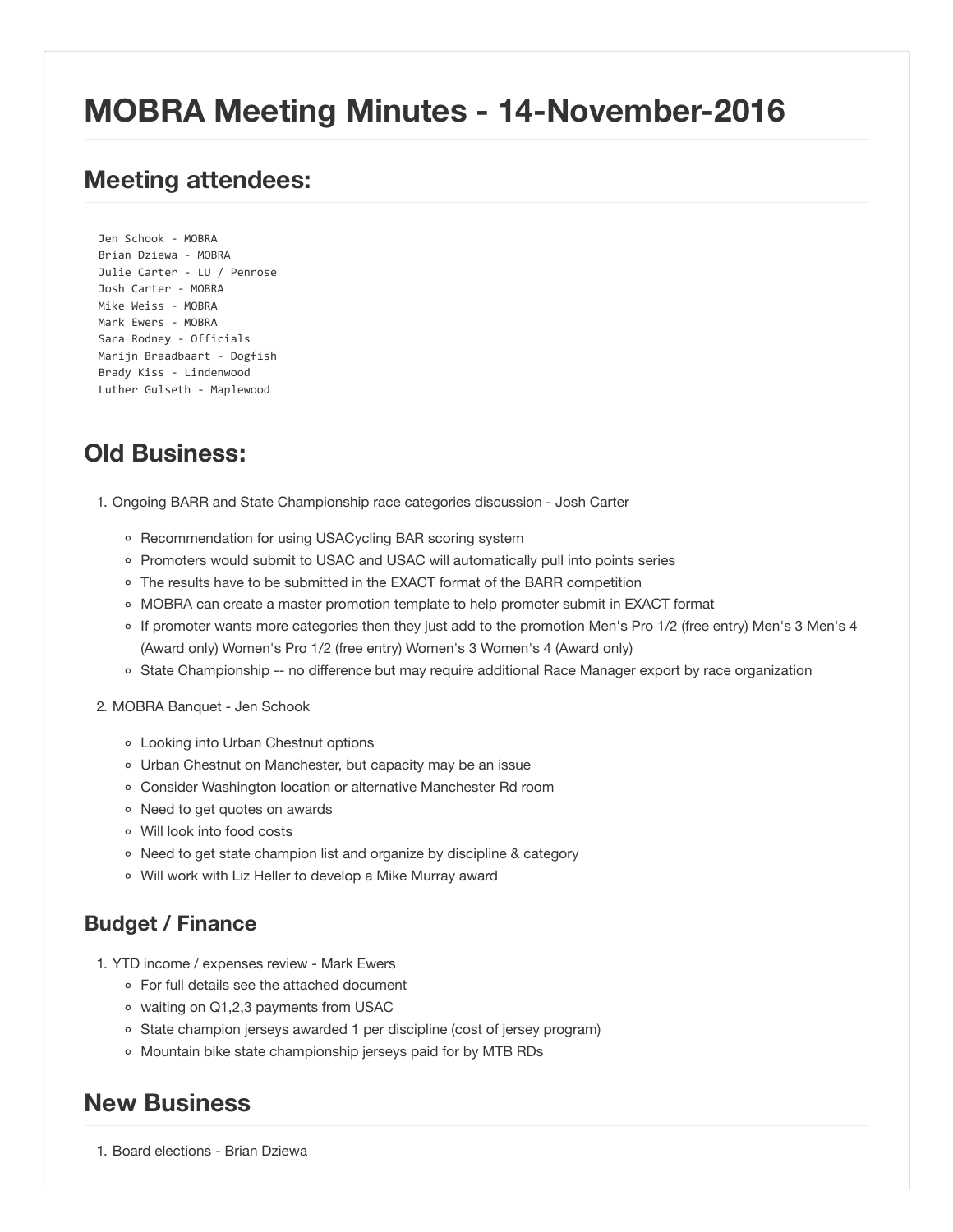- o Nominees: Brady Kiss, Brian Dziewa, Mark Ewers, Mike Weiss
- All nominees voted on and approved
- o Results: Mark, Mike & Brian remain | Added Brady Kiss
- o MOBRA board: Brady Kiss, Brian Dziewa, Mark Ewers, Mike Weiss, Jen Schook, B.J. Keane, Nick Hand, Josh **Carter**
- 2. Ideas for expanding / growing race calendar Josh Carter
	- Promoter incentives (Josh to formulate a proposal)
		- MOBRA supporting \$\$ to promoter for following specific guidelines
		- 16 week minimum permitting
		- Submit results via Race Manager within 2 days
		- **Event fees paid in timely manner**

#### 3. 2017 Race Calendar - Mark Ewers

- Froze Toes 2/26
- TNW start 3/14
- Tour of STL 3/18-19
- Fools Day Crit 4/2
- WNTT start 4/5
- Lindenwood USAC 4/7-9
- Frozen Waffles RR 4/8
- Tilles 4/30
- O'Fallon Gold Cup 5/13
- o Kirksville 5/21
- O'Fallon Grand Prix 6/16
- Tour of KC 6/24-25
- o Truman Cup 7/23
- o Grove Crit 7/30
- Edwardsville 8/19
- State TT/ Crit 8/5-6
- Gateway Motor Sports 8/20
- o Gateway Cup 9/1-4

All are stongly encouraged to review, comment and correct any errors or omissions before the calendar is set at the December meeting.

- 1. MOBRA board member info on USACycling website is out of date
	- o Mark Ewers to contact USACycling to correct after board elections next month

The next MOBRA meeting will be held on 12-December at 7pm in Sieck Hall, Concordia Seminary. More information and directions can be found at MOBRA.org. Please plan to attend.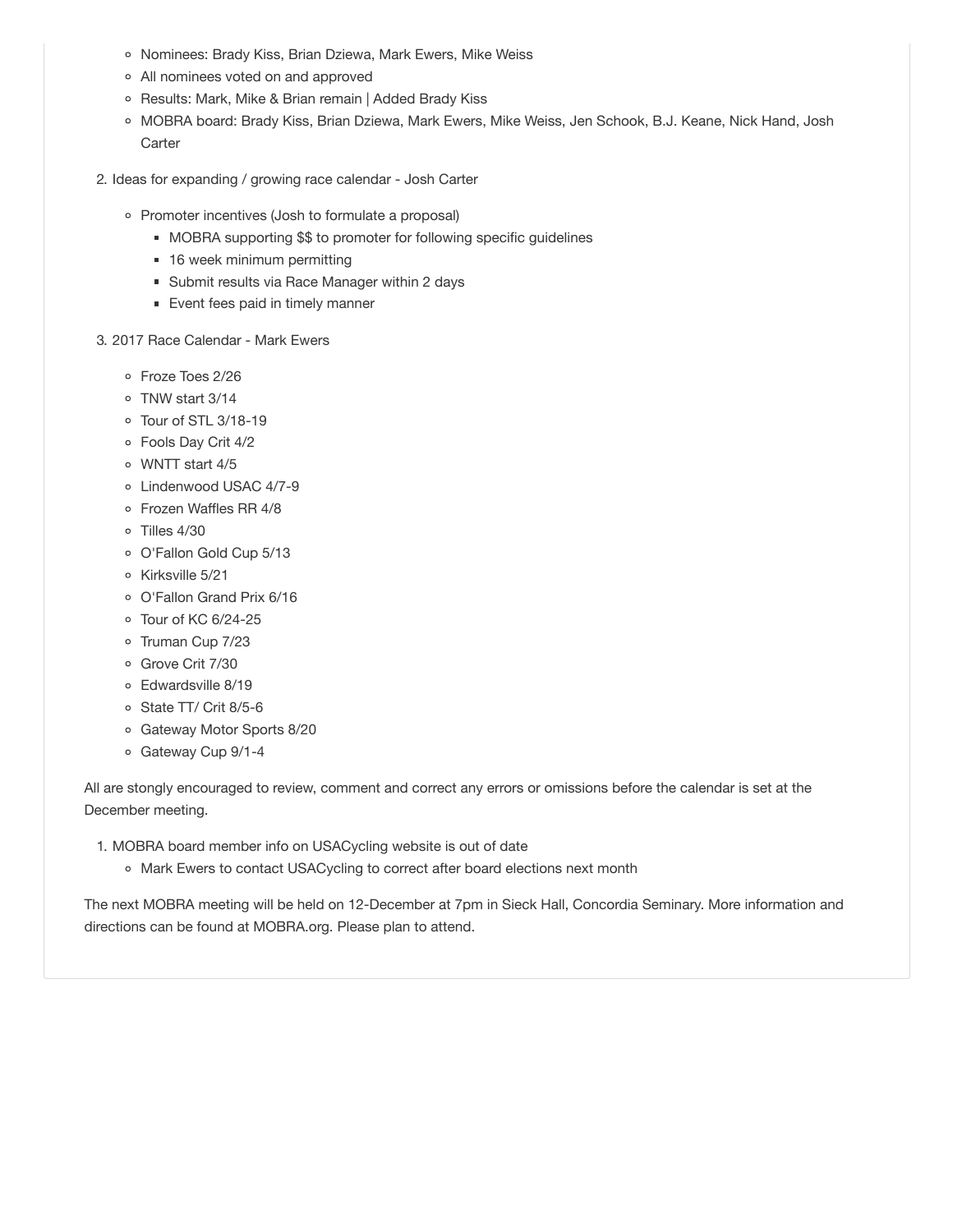### **Missouri Bicycle Racing Association Find Report January through December 2016**

| Type  | <b>Date</b>                    | Name                                                 | Memo                                                                           | <b>Account</b>              | <b>Amount</b> | <b>Balance</b>      |                            |
|-------|--------------------------------|------------------------------------------------------|--------------------------------------------------------------------------------|-----------------------------|---------------|---------------------|----------------------------|
| Open  |                                |                                                      |                                                                                |                             |               | 9,256.69            |                            |
|       | Deposit 02/02/2016 Lindenwood  |                                                      | M:                                                                             | <b>Fees Collected</b>       | 240.00        |                     | 9,496.69 Race Fees         |
|       |                                | Deposit 02/04/2016 Walt's Race Team                  | M: Jersey                                                                      | Sales                       | 50.00         |                     | 9,546.69 Jersey Pgm        |
|       | Deposit 03/09/2016 PayPal      |                                                      | V: donations                                                                   | <b>Track Fund Donations</b> | 193.90        |                     | 9,740.59 Track Donations   |
|       | Deposit 04/11/2016 USAC        |                                                      | M: Q4 2015                                                                     | Advertising and Promotion   | 891.00        |                     | 10.631.59 USAC Rebates     |
|       | Deposit 04/11/2016 Dana Braet  |                                                      | M: jersey                                                                      | Sales                       | 40.00         |                     | 10,671.59 Jersey Pgm       |
|       | Deposit 04/11/2016 Murdick     |                                                      | M: jersey                                                                      | Sales                       | 40.00         |                     | 10,711.59 Jersey Pgm       |
|       | Deposit 04/11/2016 Anderhalter |                                                      | M: jersey                                                                      | Sales                       | 40.00         |                     | 10,751.59 Jersey Pgm       |
|       |                                | Deposit 04/11/2016 Walt's Race Team                  | M: jersey                                                                      | Sales                       | 50.00         |                     | 10,801.59 Jersey Pgm       |
|       | Deposit 05/04/2016 Big Shark   |                                                      | <b>Big Shark TNW</b>                                                           | <b>Fees Collected</b>       | 345.00        | 11,146.59 Race Fees |                            |
|       |                                | Deposit 08/24/2016 The Grove Criterium M: Grove Crit |                                                                                | <b>Fees Collected</b>       | 195.75        | 11,342.34 Race Fees |                            |
|       | Deposit 08/24/2016 Big Shark   |                                                      | M: TNW 5/17-7/26                                                               | <b>Fees Collected</b>       | 726.00        | 12,068.34 Race Fees |                            |
|       | Deposit 09/02/2016             |                                                      | <b>Big Shark TNW</b>                                                           | <b>Fees Collected</b>       | 315.00        | 12,383.34 Race Fees |                            |
|       | Deposit 09/02/2016             |                                                      | Metro East Cycling                                                             | <b>Fees Collected</b>       | 374.25        | 12.757.59 Race Fees |                            |
|       | Deposit 09/02/2016             |                                                      | Rotary Club of Edwards Fees Collected                                          |                             | 207.75        | 12.965.34 Race Fees |                            |
|       | Deposit 10/31/2016 Big Shark   |                                                      | M: Gateway Motorsports Fees Collected                                          |                             | 144.75        | 13,110.09 Race Fees |                            |
|       | Deposit 10/31/2016 Big Shark   |                                                      | M: GWC '16                                                                     | <b>Fees Collected</b>       | 1,383.00      | 14.493.09 Race Fees |                            |
|       | Deposit 10/31/2016 Big Shark   |                                                      | M: MO State Crit & TT                                                          | <b>Fees Collected</b>       | 178.50        | 14,671.59 Race Fees |                            |
| Check | 01/06/2016 USAC                |                                                      | M: renew club                                                                  | Dues and Fees               | (200.00)      |                     | 14,471.59 MOBRA Operations |
| Check |                                | 02/02/2016 Reid Cranmer                              | M: award dinner expens Misc. Expense                                           |                             | (97.50)       |                     | 14,374.09 Awards Banquet   |
| Check | 03/10/2016 IRS                 |                                                      | V: 501c3 application fee Misc. Expense                                         |                             | (400.00)      |                     | 13,974.09 MOBRA Operations |
| Check |                                | 03/21/2016 Kinnick Consulting                        | M: race manager softwa Dues and Fees                                           |                             | (2,400.00)    |                     | 11,574.09 Race Manager     |
| Check |                                | 03/21/2016 Reid Cranmer                              | M: awards dinner/plaque Misc. Expense                                          |                             | (16.25)       |                     | 11,557.84 Awards Banquet   |
| Check |                                |                                                      | 04/11/2016 Metro St. Louis Velo V: separation of entities Track Fund Donations |                             | (5,364.22)    |                     | 6,193.62 Track Donations   |
| Check | 05/27/2016 File990.org         |                                                      | M: tax filing                                                                  | Misc. Expense               | (39.95)       |                     | 6,153.67 MOBRA Operations  |
| Check |                                | 05/31/2016 Bank of America                           |                                                                                | <b>Bank Service Charges</b> | (14.00)       |                     | 6.139.67 Bank Fees         |
| Check |                                | 06/30/2016 Bank of America                           |                                                                                | <b>Bank Service Charges</b> | (14.00)       |                     | 6.125.67 Bank Fees         |
| Check |                                | 07/18/2016 Fairly Group                              | M:                                                                             | Insurance Expense           | (200.00)      |                     | 5,925.67 MOBRA Operations  |
| Check |                                | 07/31/2016 Bank of America                           |                                                                                | <b>Bank Service Charges</b> | (14.00)       |                     | 5.911.67 Bank Fees         |
| Check |                                | 08/09/2016 Kinnick Consulting                        | M: race manager                                                                | Dues and Fees               | (1,200.00)    |                     | 4,711.67 Race Manager      |
| Check |                                | 08/31/2016 Bank of America                           |                                                                                | <b>Bank Service Charges</b> | (14.00)       |                     | 4,697.67 Bank Fees         |
| Check |                                | 09/30/2016 Bank of America                           |                                                                                | <b>Bank Service Charges</b> | (14.00)       |                     | 4,683.67 Bank Fees         |